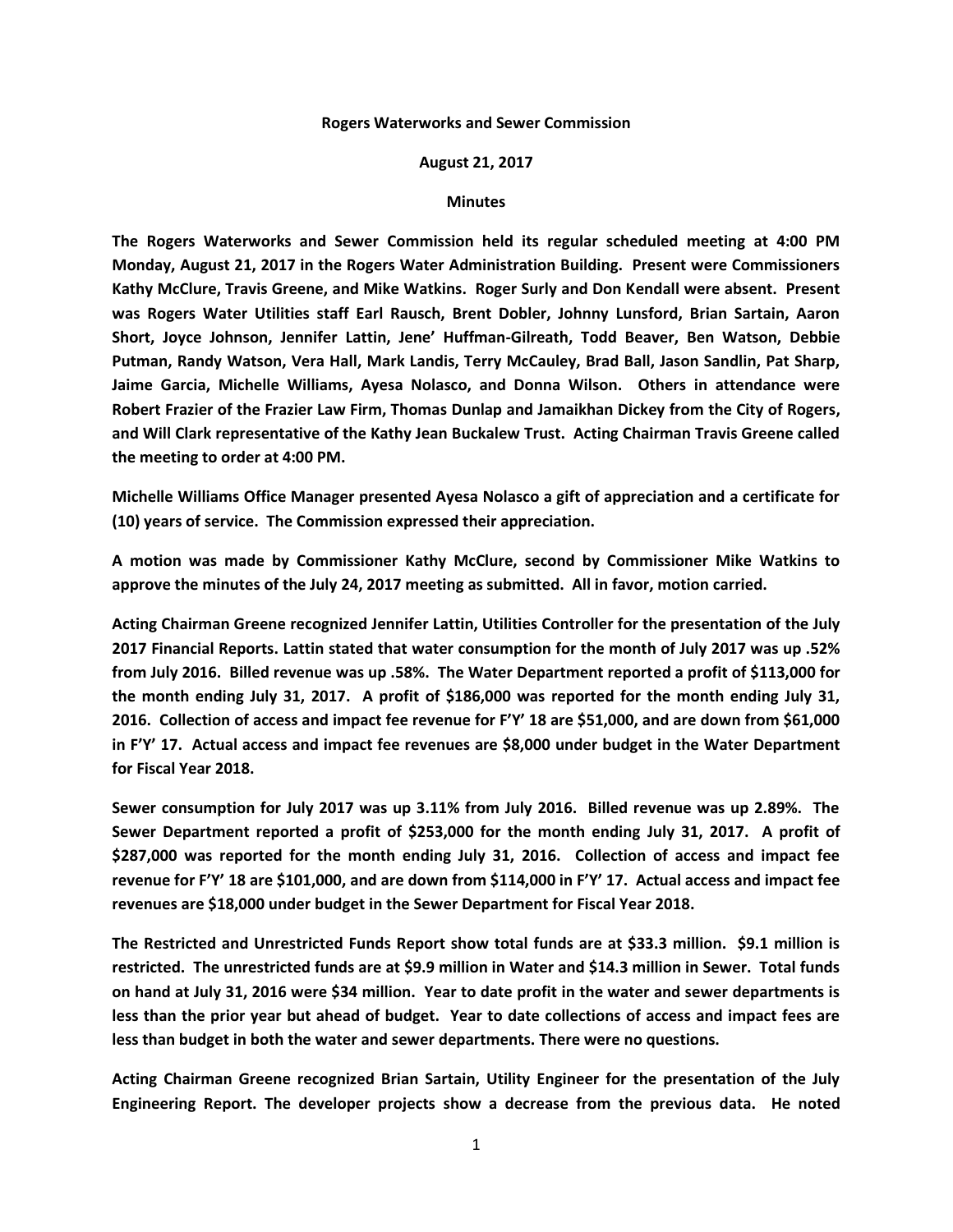**Magnolia Farms will be a large commercial development located north of Home Depot across the creek. Activity remains strong in the Pinnacle/Promenade area as well as in South Rogers and downtown along Walnut St. The Monte Ne Rd reconstruction from Gum to Cherry Street is approximately 80% complete on the utilities portion, with less than a year remaining for completion of this project. Sartain pointed out that the Southgate Rd Project was recently renamed as Pleasant Grove Rd Phase III. The projects underway for the RPCF are continuing as plans from McGoodwin, Williams and Yates (MWY) for the Bardenpho Basin Repair Rehab are expected anytime. The proposals on the Sludge Handling Facility with Garver are expected in November. Sartain also noted the proposed annexation of certain land East and West of Highway 112. There were no questions.**

**Acting Chairman Greene recognized Todd Beaver, RPCF Manager to present the July RPCF Reports. On the Osage Creek Monitoring Report, Beaver said the increase of phosphorous is significant related to the warmer temperatures. The Industrial Pretreatment Reports indicate several surcharges were assessed as industries find it difficult in getting more oxygen into the water especially during the summer months. The FOG summary continues to promote better management with clean kitchen practices to help increase awareness of GI pumping requirements. After a brief review, highlighting some of the significant events at the RPCF, Beaver noted that 286.254 MG was treated in July. Approximately 61.5 MG extra was treated due to the 5.1" of heavy rain received. The historical average rainfall for July is 3.2". Acting Chairman Greene asked if the sludge removal was still on schedule and Beaver relied yes. There were no more questions.**

**Acting Chairman Greene recognized Brent Dobler, Operations Manager for the presentation of the July Operation Reports. Dobler highlighted data from the various departments. The locating and service calls show a downward trend as well as the shutoffs (resulting from the success of the robo calls/texting program in place). Dobler said a new meter route has been added on the West side of Hwy 112 due to increased growth in that area. The CCTV inspection is down largely because personnel have been assisting with other projects as they are trying to obtain their CO (certificate of occupancy). The flushing graphs are down as some personnel have been working different aspects in the construction areas. Valve exercising and leak detection remain consistent showing an increase over last year. The Meter Change-Out Program reports 558 meters YTD with 382 meters for the month, nearing the goal of 400. The Lost Water Report is at 16% for the last (12) twelve months, and 21% for the month. The July average daily water usage was 12.1 MGD with a single daily use high of 15.16 MGD. There were no questions.**

**Acting Chairman Greene recognized Joyce Johnson, Business Manager for presentation of Resolution No. 17-21 approving the redemption prior to maturity of certain City of Rogers, Arkansas Sewer Revenue Refunding Bonds, Series 2008. Commissioner Kathy McClure made a motion, second by Commissioner Mike Watkins to approve Resolution No. 17-21 as submitted. All in favor, motion carried.**

**Johnson then presented Resolution No. 17-22 approving the redemption prior to maturity of certain City of Rogers, Arkansas Water Revenue Refunding Bonds, Series 2008. She said by using reserve funds of the System to redeem the Water and Sewer Bonds on November 1, 2017, we can obtain a**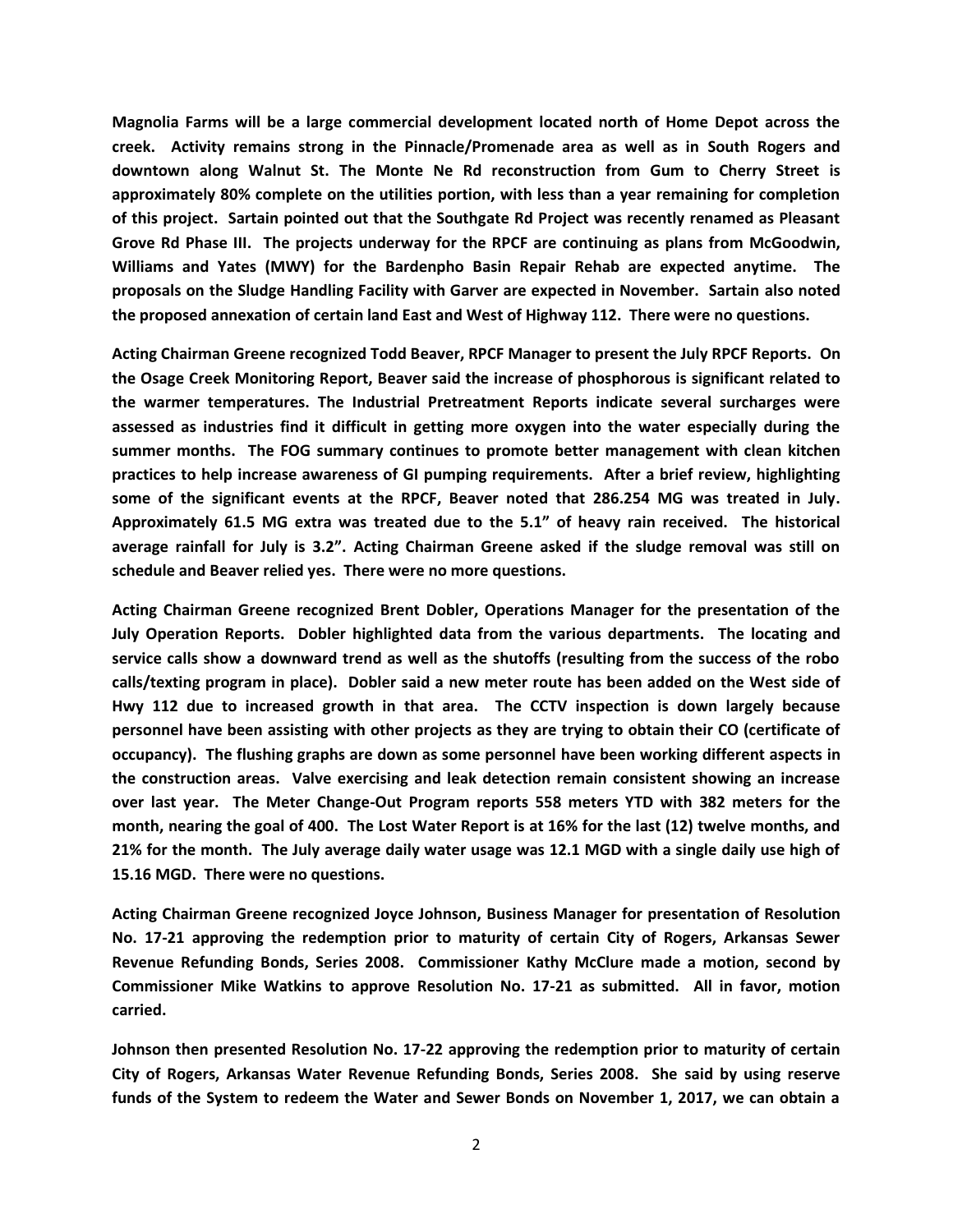**combined savings of approximately \$15,000-17,000 after expenses. A motion was made by Commissioner Mike Watkins, second by Commissioner Kathy McClure to approve Resolution No. 17- 22 as submitted. All in favor, motion carried.**

**Acting Chairman Greene recognized Earl Rausch for the presentation of Resolution No. 17-23 adopting a Compensation Administration Policy (exhibit 1 attached) for Rogers Water Utilities. Management of the Rogers Water Utilities believes that adopting the policy is in the best interest of RWU and its employees and will be effective on August 21, 2017. Commissioner Kathy McClure asked if the requested motion is to complete the salary study. RWU Attorney Robert Frazier said approval of Resolution No. 17-23 (to adopt the Compensation Administration Policy) is needed and Earl Rausch stated this will help serve as a tool to complete the salary study. Commissioner Kathy McClure made a motion, second by Commissioner Mike Watkins to approve Resolution No. 17-23 the Compensation Administration Policy as submitted. All in favor, motion carried.**

**Earl Rausch requested to withdraw agenda item 10), a Resolution for Agreement Concerning Wall on Lot 17-Crow's nest due to lack of a quorum as Commissioner Kathy McClure abstained.**

**Brian Sartain, Utility Engineer is requesting approval of a proposed contract with Crafton and Tull amending utility design for Pleasant Grove Rd Phase III (formerly Southgate Rd). Originally the utility extensions were designed in conjunction with Phase I of the Southgate Rd widening project, which ended at Rainbow Rd. Since, the plans have changed to move forward with Phase II of the roadway widening under one construction project, this proposed amendment (2) in the amount of \$41,000 is to the City of Rogers' contract with Crafton and Tull, extending the scope of utility design for Pleasant Grove Rd from Rainbow Rd to Sloan Circle. A motion was made by Commissioner Kathy McClure, second by Commissioner Mike Watkins to approve the proposed amendment (2) with Crafton and Tull in the amount of \$41,000 for Pleasant Grove Rd Phase III (formerly Southgate Rd) as submitted. All in favor, motion carried.**

**Brian Sartain continued with a request for approval of Bid for Bellview Rd South Improvements with APAC. The results from the August 10, 2017 bid opening has APAC Central, Inc. as the lowest overall total bid but the highest bid of \$635,685.75 for the water and sewer construction portion. Staff recommends approval of APAC's bid as it feels is in the best interest of the City. Commissioner Kathy McClure made a motion, second by Commissioner Mike Watkins to approve the bid with APAC Central, Inc. in the amount of \$635,685.75 for the Bellview Rd South Improvements as submitted. All in favor, motion carried.**

**Acting Chairman Greene recognized Todd Beaver, RPCF Manager requesting approval to purchase a 2018 Quad Cab 4x4, 1500 Series from Superior Dodge Chrysler Jeep Ram of Northwest Arkansas in the amount of \$25,542 (matching state bid). This is a budgeted item. Commissioner Mike Watkins made a motion, second by Commissioner Kathy McClure to approve \$25,542 for the purchase of a 2018 ½ ton Dodge Truck as submitted. All in favor, motion carried.**